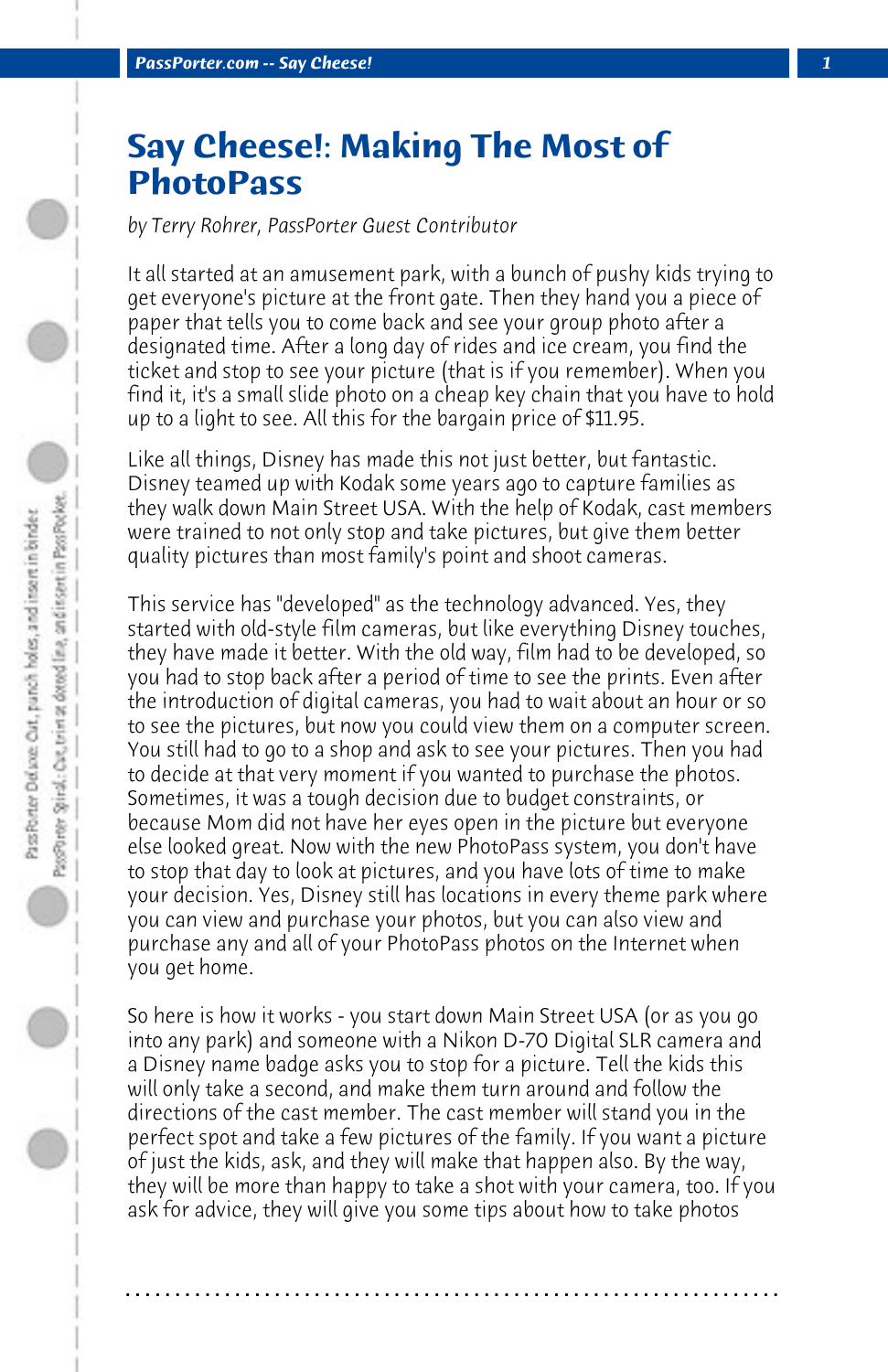and get great shots during your vacation. Be sure that you get your PhotoPass card before you walk away (they should offer it to you automatically). Treat this card like your park tickets or your credit cards, as it will be the way you will be able to see your photos later.

Carry your card with you, and give it to each cast member that takes your picture. They will scan your card, and all your photos will be stored together. If you forget to give them your card (or leave it in your room), they'll give you another. Don't worry, you will be able to view all of the pictures - you'll just need to keep track of all those extra cards. To be safe, make sure you have a record of each card. Take a digital photo of the back or write down the number, so you have it in case the card gets misplaced.

When you meet Disney characters there will usually be a PhotoPass photographer on hand to take pictures of you and your kids with the characters. They will get candid shots of the first moments with the characters, as well as posed shots.

If you are taking pictures at the same time the cast member is, let your family know that the cast member gets the first photo, then have whatever family member is also taking photos say, "Now, look at me." This way, you will not get home and find that everyone in your pictures was looking at the PhotoPass photographer!.

As I said in an earlier article, the cast member with the character (the "handler") will be happy to take your picture, using your camera. We had the PhotoPass photographer use our camera right after he took his shots and they turned out great. Use both of these cast members to your advantage while you spend time with the characters.

Now you have spent the day or week getting your picture taken in front of all the park icons and with the characters. You can stop at one of the locations in the park to look at the photos, or better yet, go home and visit the PhotoPass web site to start the process of viewing your photos.

Logging into the web site is a simple process. On the first page of the web site you are asked for the number on the back of your PhotoPass card. Enter the number and go to the second page and fill out the required information. It will ask for your, name, address, e-mail, and a password. Keep in mind that if you want anyone else to be able to view and purchase these photos, they will have to enter your e-mail and password, so don't use a password you use for other software.

After you register, the photos will come up in the file marked "My

**. . . . . . . . . . . . . . . . . . . . . . . . . . . . . . . . . . . . . . . . . . . . . . . . . . . . . . . . . . . . . . . . . .**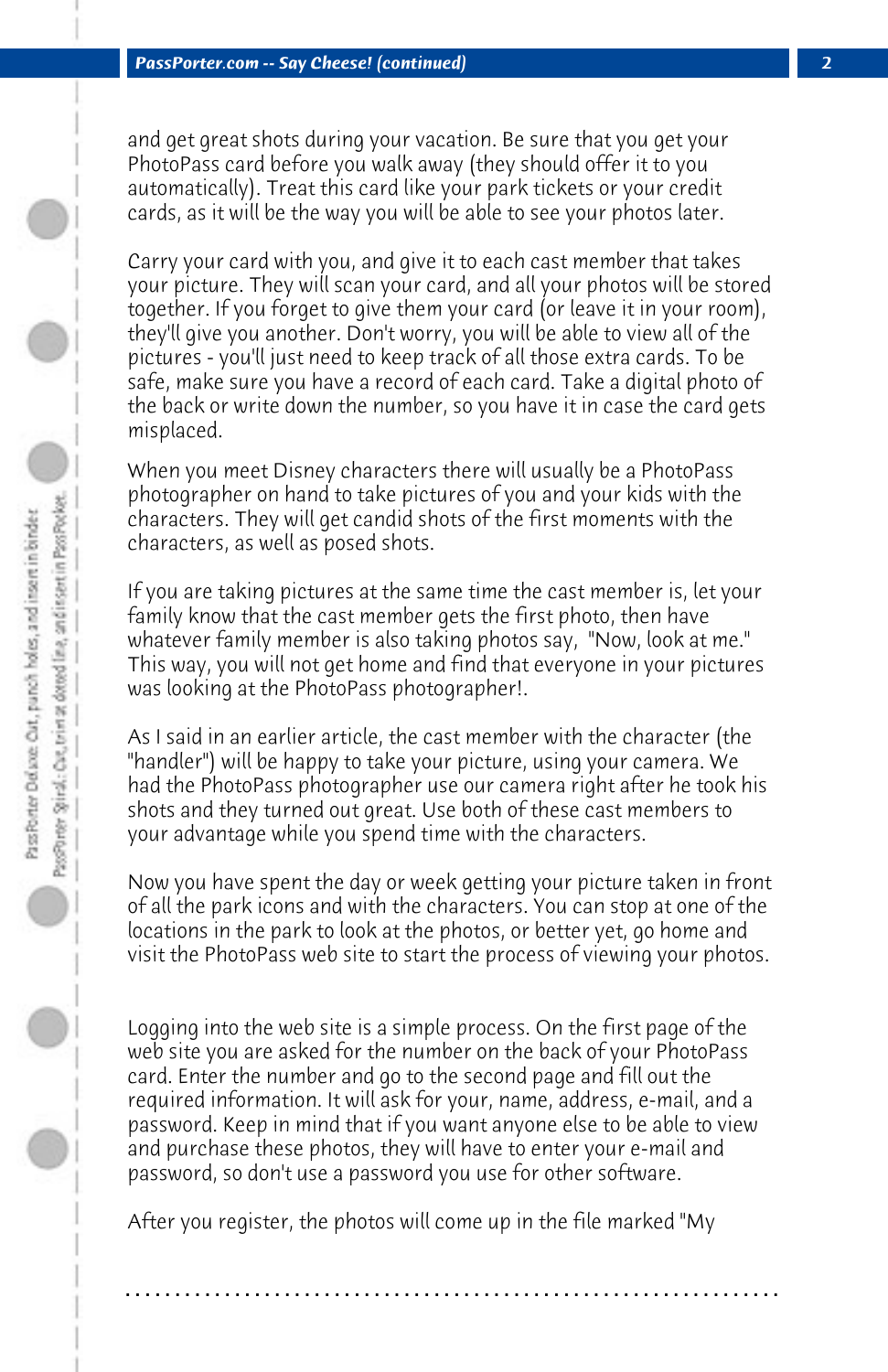*PassPorter.com -- Say Cheese! (continued) 3*

Disney Photos." They will be there for the next 30 days so you can view them and decide if you want to purchase any of them. There are six things you can do at this point - view all of them in a slideshow, purchase them, create greeting cards out of your favorite photos, share them with others, enhance them, and add other PhotoPass numbers if you have multiple cards - you'll be able to view everything with a single login. To me, the neatest feature is enhancing the photos with borders, autographs, or customized captions.

[If at any time you need help, you can click on the word](http://www.disneyphotopass.com]PhotoPass) "Help" at the top [of the page and it will take you to](http://www.disneyphotopass.com]PhotoPass)

[http://www.disneyphotopass.com/help. This will answer any que](http://www.disneyphotopass.com]PhotoPass)stions [you may have and give you additional information about the system.](http://www.disneyphotopass.com]PhotoPass) Two things to keep in mind at this point is that you only have 30 days to [make up your mind, and you will not be able to download any photos](http://www.disneyphotopass.com]PhotoPass) [from the site. Any photos you buy will be shipped to the address you](http://www.disneyphotopass.com]PhotoPass) [listed.](http://www.disneyphotopass.com]PhotoPass) 

[The cost of the program is listed at the site when you choose to](http://www.disneyphotopass.com]PhotoPass) [purchase a picture. Currently, a 5x7 is \\$12.95, an 8x10](http://www.disneyphotopass.com]PhotoPass) is \$16.95, and the best deal is 1- 5x7 and 4 wallets for only \$19.95.

[If you want all of them but they took A LOT \(our last trip they took 120](http://www.disneyphotopass.com]PhotoPass) [photos\), you can h](http://www.disneyphotopass.com]PhotoPass)ave all of your photos put onto a CD for \$149.99 and take them home with you. You can order this CD from the or at one of Disney's in-park camera shops before you head home.

Disney usually has discounts available on the web site and they will [change often. For the most](http://www.disneyphotopass.com]PhotoPass) part, the more you buy, the better the discount. Just keep checking and take advantage of them if you can.

In closing, do not shy away from the PhotoPass cast members, as they are there to not only help Disney's bottom line, but to capture the magic as it happens for your family. Take the time to let them take your picture, talk to them about photographic tips and when you get home, share the photos with everyone you know. Who knows? You may just find the perfect picture, and save the magic forever.

About The Author: Terry Rohrer is the father of two and contributed an article on meeting Mickey Mouse in the May 4, 2006 issue of PassPorter News.

**. . . . . . . . . . . . . . . . . . . . . . . . . . . . . . . . . . . . . . . . . . . . . . . . . . . . . . . . . . . . . . . . . .**

Article last updated: 1/22/2010

View the latest version online at: